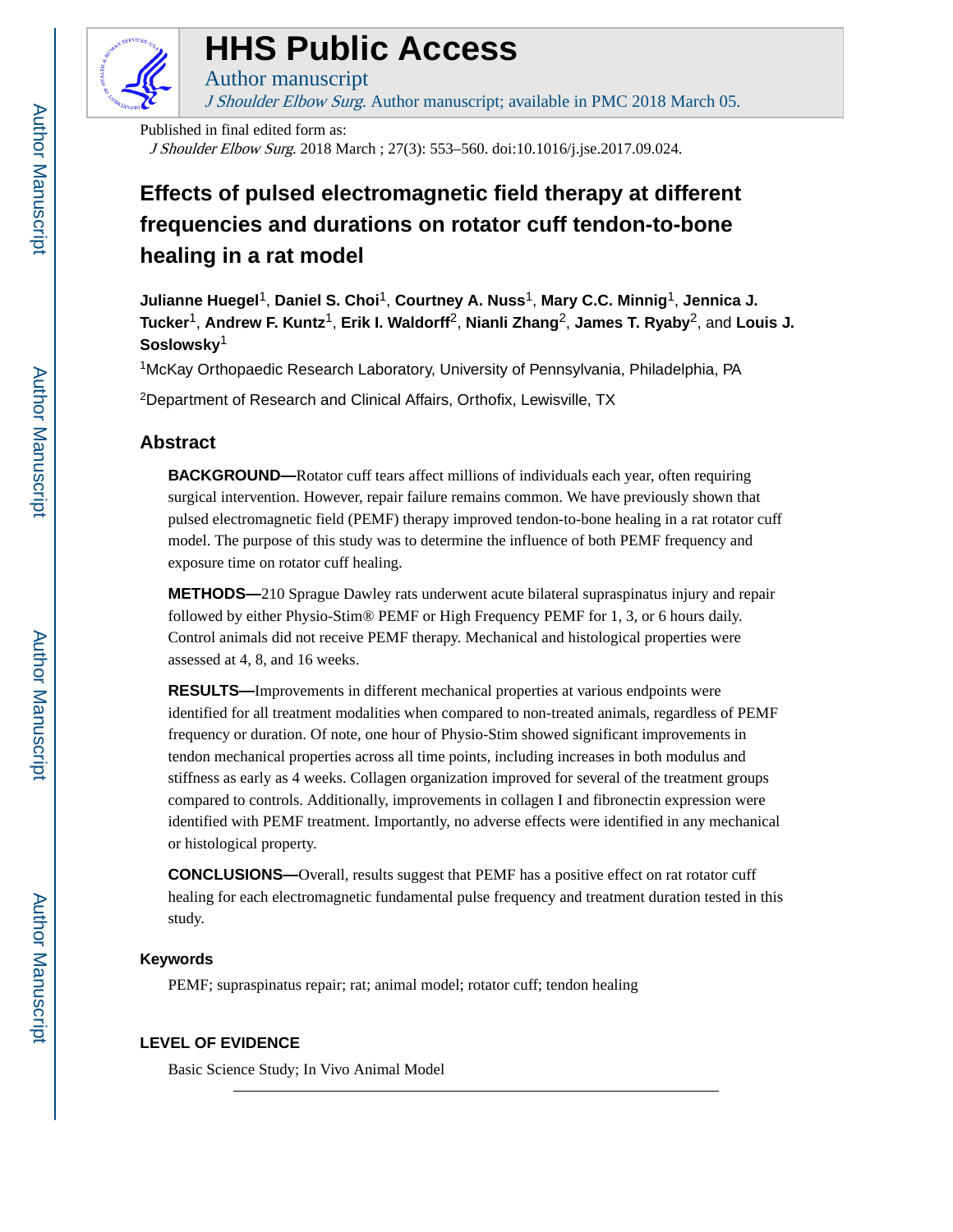## **Introduction**

Rotator cuff tears affect millions of individuals each year, often requiring surgical intervention. Although recent advancements in surgical methods and rehabilitation protocols have improved clinical results, rotator cuff repair failure is still common.<sup>6</sup> Contributing to repair failure is the nature of injured tissue, which tends to be disorganized and fibrotic. This scar tissue is unable to successfully recreate native tendon-to-bone properties after repair. In order to enhance native tissue healing and improve surgical outcomes, various non-invasive therapeutics have been utilized post-operatively, including ultrasound and shock wave therapy.16,21 Advantages of non-invasive therapeutic devices include their ease of use, relatively low cost, and ability to be brought into the patient's home instead of requiring frequent visits to the clinic. Additionally, their use as a post-operative adjuvant therapy does not interfere with surgical techniques or standard rehabilitation protocols.

Pulsed electromagnetic field (PEMF) therapy has been approved by the FDA for treatment of fracture non-unions and for the enhancement of bone formation after lumbar and cervical spine fusion surgery. Because PEMF has been shown to decrease markers of inflammation, it is also of interest as a potential therapeutic in soft tissue healing environments. PEMF has been utilized in clinical studies to treat osteoarthritis, epicondylitis, and rotator cuff tears. 9,18,19,26 At three months post-op, patients with small or medium rotator cuff tears showed improved range of motion after receiving PEMF therapy when compared to those receiving placebo. In order to investigate the structural and functional effects of PEMF on tendon-tobone healing, we have previously utilized PEMF in a rat rotator cuff injury and transosseous repair model. Results demonstrated that PEMF therapy improved healing. These improvements included increased bone volume fraction, trabecular thickness, and bone mineral density at the repair site, similar to bone changes seen in other bone healing PEMF applications.2,10 Additionally, PEMF treated groups also showed improvements in tendon tissue properties including a 100% increase in tendon modulus after 4 weeks, and improved collagen alignment at later time points.<sup>24</sup>

However, PEMF signal characteristics typically vary between studies and applications in terms of waveform type, signal intensity, and treatment duration. Several studies have identified differences in cell and tissue response to PEMF of varying parameters, including frequency and treatment duration. For example, the formation of osteoclast-like cells in a culture of bone marrow cells, as well as concentrations of secreted inflammatory cytokines, can be either enhanced or suppressed by manipulating induced electric field intensity.<sup>3</sup> Similarly, osteogenic differentiation of human mesenchymal stem cells differed following exposure to a variety of PEMF frequencies.17 Tendon cells isolated from human semitendinosus and gracilis tendons displayed altered regulation of gene expression dependent on field intensity, duration, and number of exposures.<sup>4</sup> In a rat model of Achilles tendon injury and repair, alterations in PEMF frequency and signal amplitude affected tendon strength after repair.22 However, the effect of frequency and treatment duration has not yet been evaluated in our rat rotator cuff injury and repair animal model.

Therefore, the objective of this study was to determine the influence of both PEMF frequency and exposure time on rotator cuff healing. In this study, we utilized Physio-Stim®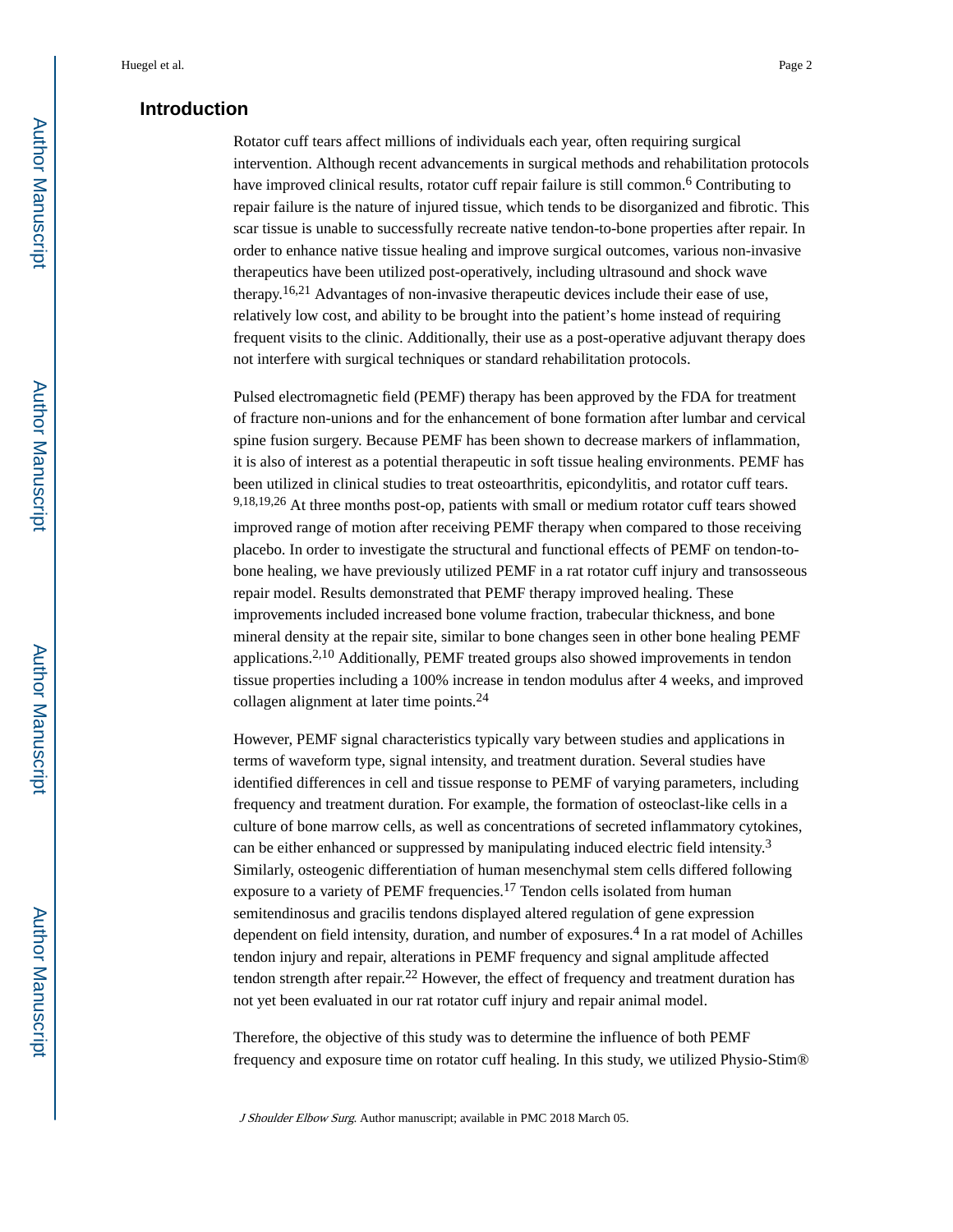PEMF (PS, Orthofix, Inc., Lewisville, TX) as well as high frequency Physio-Stim PEMF (HF), which is similar in all aspects to Physio-Stim, with the exception of a higher fundamental frequency. Both treatments were tested using 1 hour, 3 hour, and 6 hour daily durations. We hypothesized that a PEMF signal with a higher fundamental frequency and longer daily treatment duration would 1) lead to further improvements in mechanical properties and 2) improve tissue morphology including cell shape, cellularity, and collagen fiber organization.

#### **Materials and Methods**

Methods used in this study, including animal care, surgical techniques, tendon mechanics, and tendon histology, are identical to previously published work.<sup>24</sup>

#### **Study design**

210 (including 60 from our previous study<sup>24</sup>) adult male Sprague-Dawley rats (400–450 g) were used in this University of Pennsylvania Institutional Animal Care and Use Committee approved study. Animals were housed in a conventional facility in 12-hour light/dark cycles and were fed standard rat chow ad libitum. Animals underwent bilateral acute supraspinatus injury and repair<sup>1</sup> followed by randomization into treatment groups, receiving either Physio-Stim® PEMF (PS, Orthofix, Inc., Lewisville, TX) or High Frequency PEMF (HF, similar to PS but with a higher fundamental frequency) for 1, 3, or 6 hours daily. Control animals did not receive PEMF therapy (non-PEMF). The control and 3 hour PS groups used in this study were taken from our previously published work.

Animals were sacrificed at 4, 8, or 16 weeks (n=10 per group per time point). At the time of sacrifice, right shoulders (n=7 per group per time point) were immediately dissected, fixed in formalin, and processed for histological analysis. Left shoulders (n=10 per group per time point) were left intact and animals were frozen at −20°C and thawed for dissection at the time of mechanical testing.

#### **Detachment and Repair Surgery**

Animals were subjected to bilateral supraspinatus detachment and repair as described. For analgesia, buprenorphine (0.05 mg/kg) was administered subcutaneously 30 minutes prior to surgery, 6–8 hours post-operatively, and then every 8–12 hours for the next 48 hours. Briefly, with the arm held in external rotation and adduction and the supraspinatus tendon was exposed. The tendon was grasped with a simple grasping stitch using 5–0 polypropylene suture (Surgipro II, Covidien, Mansfield, MA) and was sharply transected from its bony insertion. For repair, a 5 mm diameter high speed bur (Multipro 395, Dremel, Mt. Prospect, IL) was used to remove the remaining fibrocartilage from the footprint of the tendon insertion site. A 0.5 mm bone tunnel was drilled from anterior to posterior through the greater tuberosity. Suture was then passed through the bone tunnel and tied, securing the supraspinatus to the footprint. The wound was flushed with saline, and the deltoid and skin sutured closed with 4-0 Vicryl (Ethicon, Bridgewater, NJ).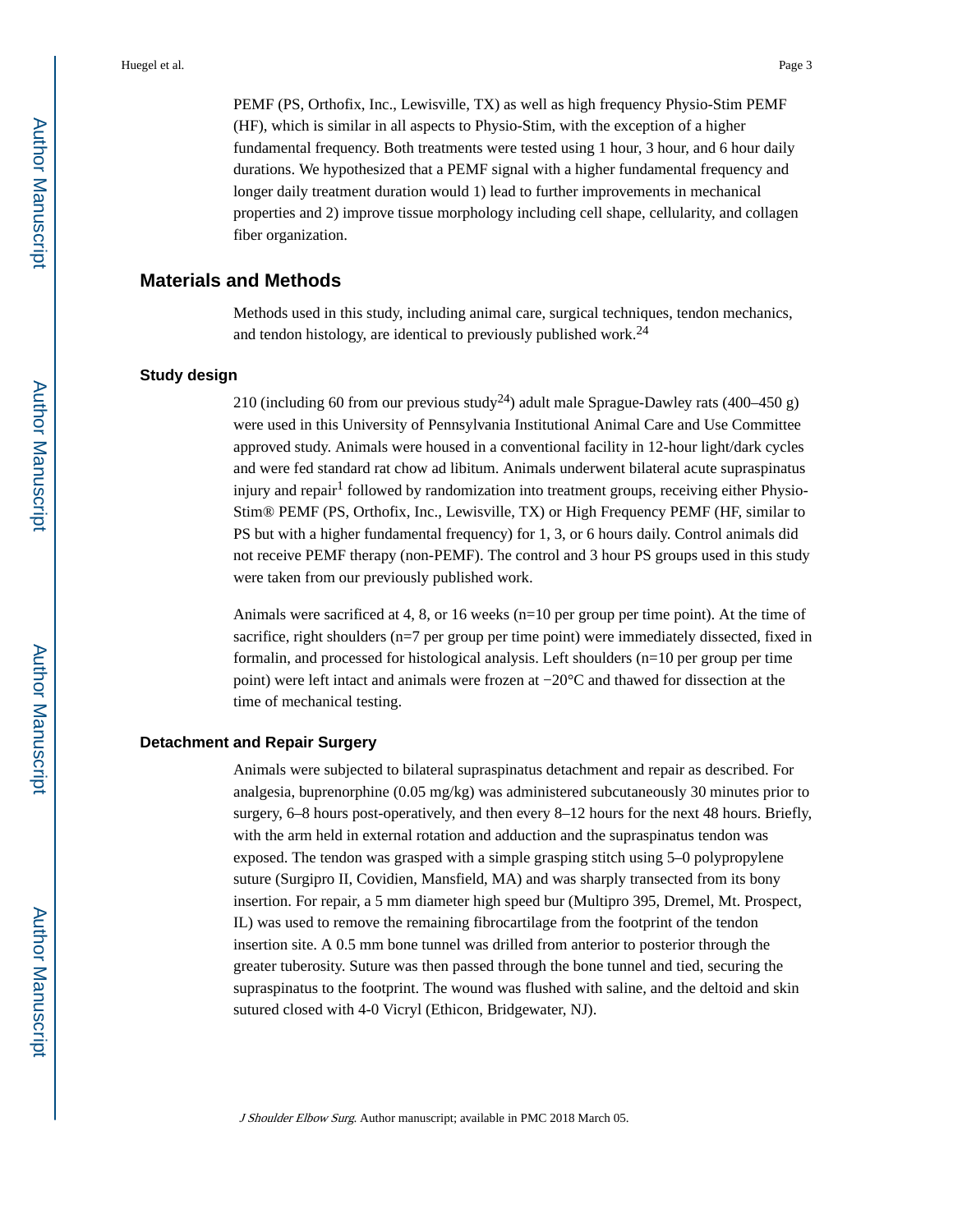#### **PEMF Exposure**

Excluding non-PEMF controls, animals received daily PEMF exposure until the time of sacrifice using a commercial PEMF signal (PS, Physio-Stim®, Orthofix, Inc., Lewisville, TX) or a high-frequency PEMF signal (HF). The maximum amplitude and fundamental frequency of the Physio-Stim® PEMF signal are 1.19 mT and 3.85 kHz, respectively. HF PEMF maintains similar parameters to PS, but with a fundamental frequency of 40.85 kHz. Physio-Stim® was chosen partly due to it being FDA approved for treatment of long-bone fracture non-unions.<sup>7,25</sup> As detailed in a previous study<sup>24</sup>, 24 hours after surgery, animals were placed on custom built PEMF racks (Orthofix, Inc., Lewisville, TX) with an electromagnetic coil for each module, sized to hold a standard rat cage. Tendon mechanical testing: Supraspinatus and humerus tendon-bone units were dissected from the shoulder and cleaned of muscle and other connective tissue under a stereomicroscope. Stain lines were placed along the length of the tendon using Verhoeff's stain for optical strain measurements. Cross sectional area was measured using a custom laser device.<sup>5</sup> Samples were immersed in a 37°C phosphate buffered saline (PBS) bath and subjected to a mechanical testing protocol consisting of a preload to 0.08 N, ten cycles of preconditioning (0.1–0.5N at 1% strain/s), stress relaxation to 5% strain (at 5%/s) followed by a 600s hold, and finally a ramp to failure at 0.3%/s. Maximum stress and maximum load were calculated only from samples that experienced physiological failure. This included failure at the site of injury or in the midsubstance of the tendon, but excluded samples that failed at the grip fixture. Exclusion varied by group, but averaged around 1–2 for 4 week groups, and 3–4 for 8 and 16 week groups.

#### **Tendon Histology**

Histological analysis was performed to assess cell shape, cellularity, and collagen fiber organization at the injury site and midsubstance of the repaired supraspinatus tendon. The injury site was defined as the central portion of the fibrous scar tissue adjacent to the bony insertion, and the midsubstance as the region proximal to the myotendinous junction. Supraspinatus-humerus units were processed using standard paraffin techniques. 7 μm sections were stained with hematoxylin and eosin (H&E). Regions of interest were imaged at magnification x200. Cell shape and cellularity were evaluated by three blinded graders using a semi-quantitative method. A custom grading scale was created as previously described.24 Briefly, images were blinded and arranged in order for each histological property (for example, for cell density, images were arranged from least to most cellular). A representative image was selected for each tertile to create grades of 1, 2, and 3 for cell shape, and from each quartile to create grades of 1, 2, 3, and 4 for cellularity. These representative images are pre-selected for grade determination instead of using descriptive terminology to select grades. Images were then randomly organized and blinded for grading. Each grader compared each histological image to the representative images and selected the appropriate grade. This analytical method has been validated and is commonly utilized in our lab.23, 24 Circular standard deviation of collagen fibers was determined by images taken with a polarizing microscope and analyzed with custom software as described previously.<sup>8,23</sup>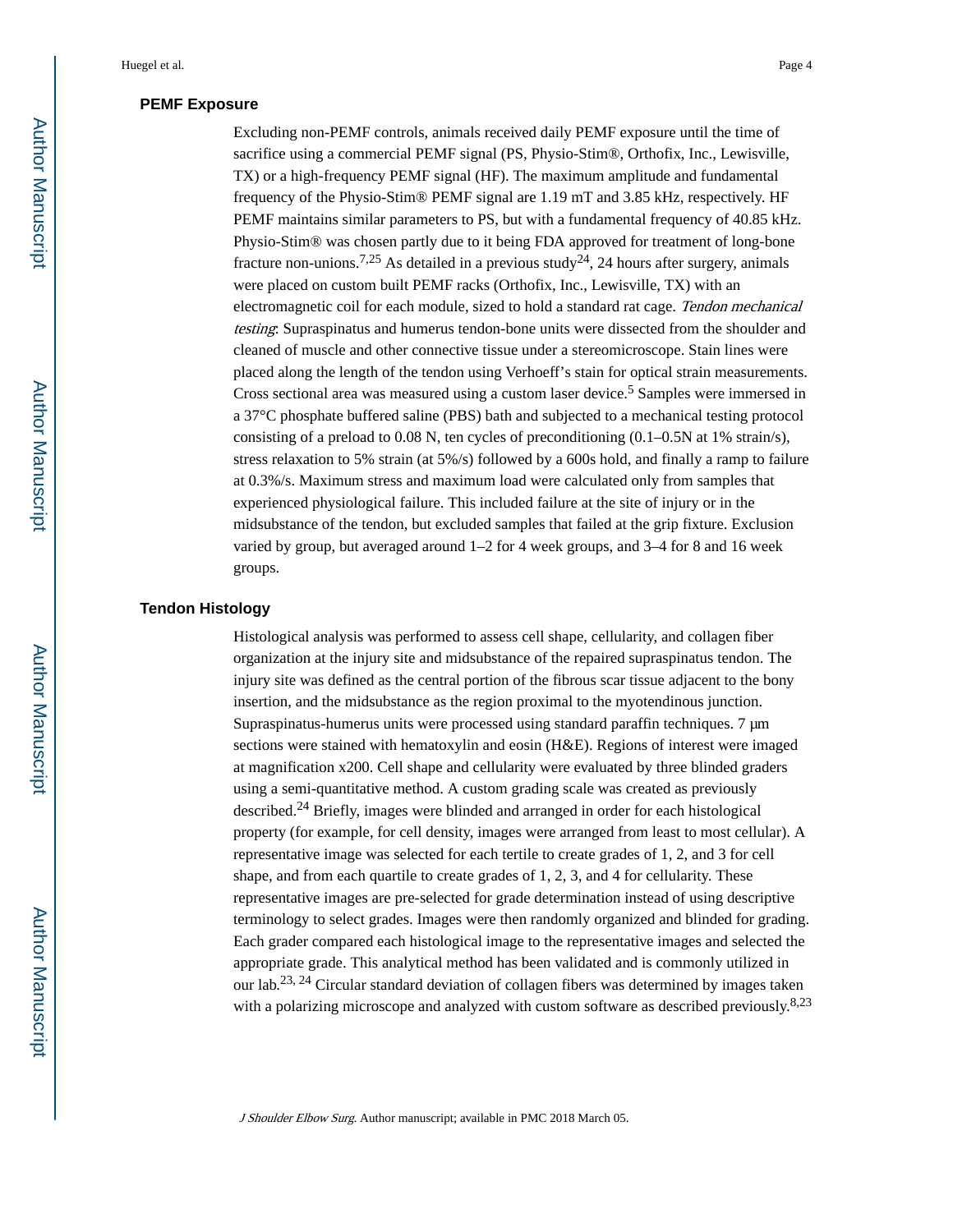#### **Tendon Immunohistochemistry**

Immunohistochemistry analysis was performed by incubating sections with specific antibodies for COLI, COLIII, FN, DCN, IL1-β, TNF-α, and MMP13 and developed using a standard avidin biotin complex (ABC)/3,3′-diaminobenzidine (DAB) method. After deparaffinization and rehydration, sections underwent digestion, were blocked with 3% hydrogen peroxide to inhibit endogenous peroxidase, washed in phosphate buffered saline, blocked to prevent non-specific binding, and incubated with primary antibody. Detection of the antibody was accomplished using either the Dako EnVision+ System HRP kit (used for FN staining only, Agilent Technologies, Santa Clara, CA) or HRP-tagged secondary antibody followed by Vectastain Elite ABC HRP kit (universal, for all other targets, Vector Laboratories, Burlingame, CA). Details regarding each target are listed in Table 1. Slides were incubated in DAB for 3 to 5 minutes. A total of 5 histologic sections per antibody per time point per group were evaluated. The injury region was imaged at magnification  $\times$ 200 and qualitatively assessed in a blinded fashion. No statistics were planned or performed. The methods used were qualitative and were used to descriptively evaluate local changes.

#### **Statistical Analysis**

Sample sizes were determined using a priori power analyses using data from a previous study.<sup>8</sup> Statistical comparisons were made between control (non-PEMF) group and each treatment group at each time point. Mechanical testing and collagen fiber organization comparisons were made using one-way analysis of variance tests (ANOVAs) at each time point with post-hoc tests correcting for multiple comparisons. Non-parametric histological comparisons (cellularity and cell shape) were made using Mann-Whitney U tests. Significance was set at  $p<0.05$  ( $p<0.0083$  for follow up t-tests).

Funding provided by Orthofix, Inc.

## **Results**

#### **Mechanical properties**

Improvements in different mechanical properties for various end points were identified for all treatment modalities when compared to non-treated animals, regardless of PEMF frequency or duration (Fig 1). Specifically, **one hour of PS** treatment led to increased tendon stiffness at all time points (Fig 1C,  $p=0.008$  at 4 weeks,  $p=0.04$  at 8 weeks,  $p=0.03$  at 16 weeks), as well as an increase in modulus at 4 weeks (Fig 1E, p=0.008). Both stiffness and modulus increased by over 100% at 4 weeks for this treatment group. **One hour of HF PEMF** treatment increased stiffness (Fig 1C, p<0.001) and modulus (Fig 1E, p=0.05) at 8 weeks. Animals treated with **three hours of PS** had a decreased cross sectional area (Fig 1A, p=0.05), increased max stress (Fig 1B, p=0.04), and increased stiffness (Fig 1C,  $p=0.001$ ) at 4 weeks, as well as increased modulus at 4 (Fig 1E,  $p=0.01$ ) and 8 weeks (p=0.05). **Three hours of HF PEMF** led to increased max load at 4 weeks (Fig 1D,  $p=0.03$ ), and increased stiffness at 4 (Fig 1C,  $p=0.001$ ) and 8 weeks ( $p<0.001$ ). Treatment with **six hours of PS** increased modulus substantially at 4 weeks (Fig 1E,  $p=0.01$ ), and also increased stiffness (Fig 1C,  $p=0.01$ ) and modulus (Fig 1E,  $p=0.05$ ) at 8 weeks. Crosssectional area was also reduced at 4 weeks (Fig  $1A$ , p=0.05), but increased at 16 weeks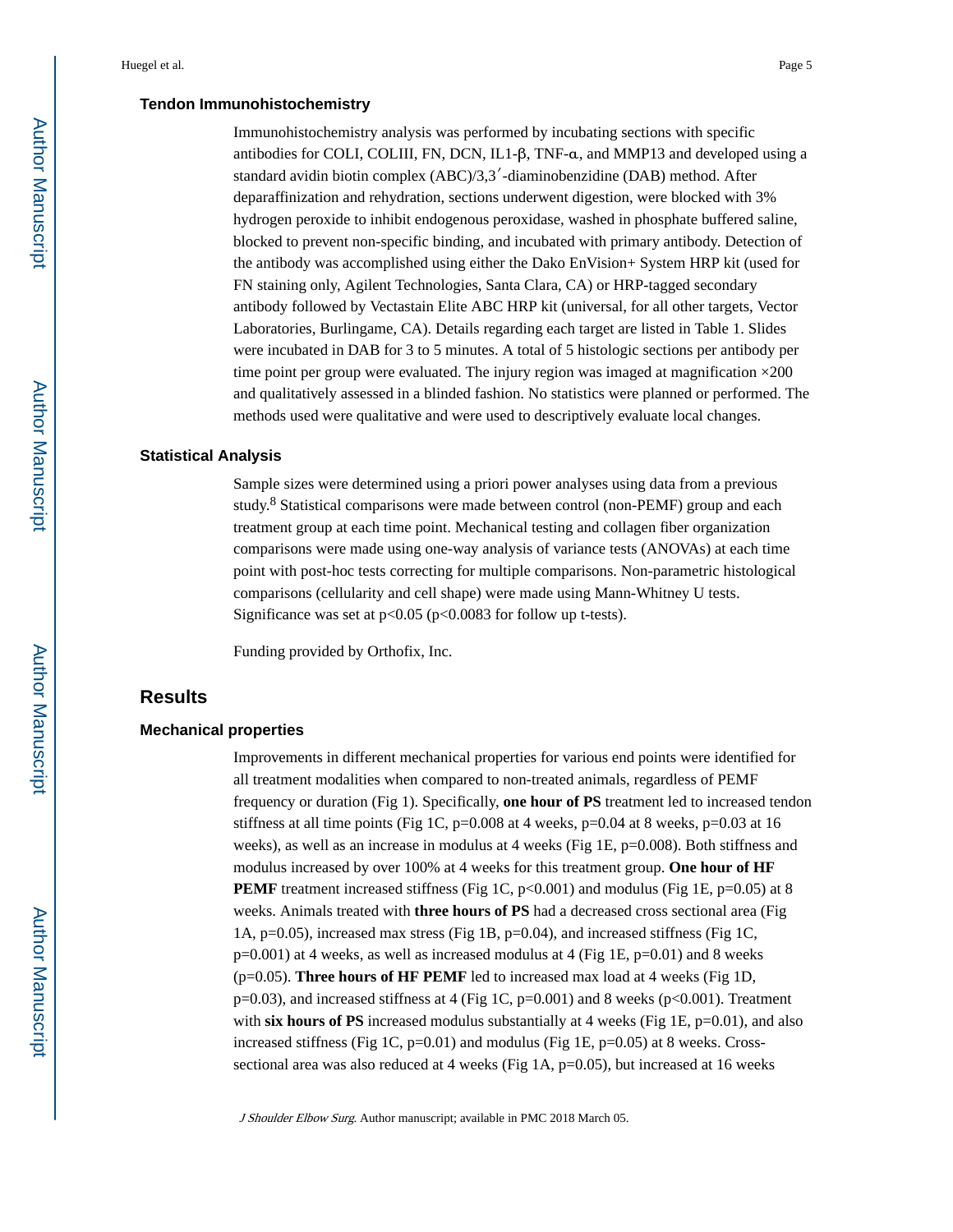(p=0.006). The final treatment regimen, **6 hours of HF PEMF**, also resulted in significant

mechanical improvements, including increased stiffness at all time points (Fig 1C,  $p=0.004$ ) at 4 weeks, p=0.01 at 8 weeks, p=0.03 at 16 weeks) and a three-fold increase in tendon modulus 8 weeks after repair (Fig 1E,  $p<0.001$ ). Tendon cross sectional area was increased at 16 weeks (Fig 1A, p=0.04). No differences were noted in percent relaxation in any group (data not shown). Importantly, no adverse effects were seen in any mechanical property.

#### **Tendon histology**

No differences were measured in tendon cell shape or cell density (cellularity) in any treatment group when compared to non-PEMF controls (Fig 2). Overall cell density decreased in both the insertion (Fig 2A,  $p<0.001$ ) and midsubstance (Fig 2B,  $p<0.001$ ) with time, but this was not specific to any treatment group. Collagen organization showed improvements at the tendon insertion at 16 weeks in animals treated with 3 hours of HF PEMF (Fig 3A, p=0.005). This group also showed improved alignment at 8 weeks in the tendon midsubstance (Fig  $3B$ , p=0.005). Additional improvements were identified at 16 weeks for 1 hour HF PEMF ( $p=0.006$ ) and 6 hours of PS ( $p=0.03$ ) in the midsubstance (Fig 3B). No adverse effects were identified in any histological property.

#### **Tendon immunohistochemistry**

Based on significant improvements in early healing demonstrated by mechanical testing, immunohistochemical analysis was performed on non-PEMF controls and the 1 hour PS group. Our results were consistent across specimens, providing confidence in our results and conclusions. Tendon protein composition was altered in the PEMF treated groups (Figure 4). Collagen I was notably increased at the injury site of the supraspinatus at 4 weeks after PEMF treatment compared to controls (Figure 4, upper panel), but these differences were no longer seen after 8 weeks post-operatively. Similarly, fibronectin expression was increased and was more diffuse at the injury site at 4 weeks after PEMF treatment compared to controls (Figure 4, lower panel), but again, these differences were no longer apparent at 8 weeks. No differences were seen in Collagen III, IL1β, TNFα, or decorin (Supplementary Figure 1). MMP13 staining failed to develop above the minimum level of detection (data not shown).

## **Discussion**

Previous work demonstrated that Physio-Stim PEMF treatment improved tendon and bone properties when applied after supraspinatus injury and repair. However, the effects of pulse frequency and daily treatment duration were unknown. This study examined the effect of systemic exposure of an FDA approved, commercially available PEMF waveform, as well as a nearly identical waveform with a higher fundamental frequency. The primary focus was to identify differences in healing when both frequency and exposure time were varied. Overall, results suggest that PEMF has a positive effect on rat rotator cuff healing for each electromagnetic fundamental pulse frequency and treatment duration tested in this study. Contrary to our hypotheses, neither higher fundamental frequency nor longer duration lead to consistently better tendon mechanical or histological properties when compared to other PEMF treatment regimens investigated in this study. The improvements in tendon properties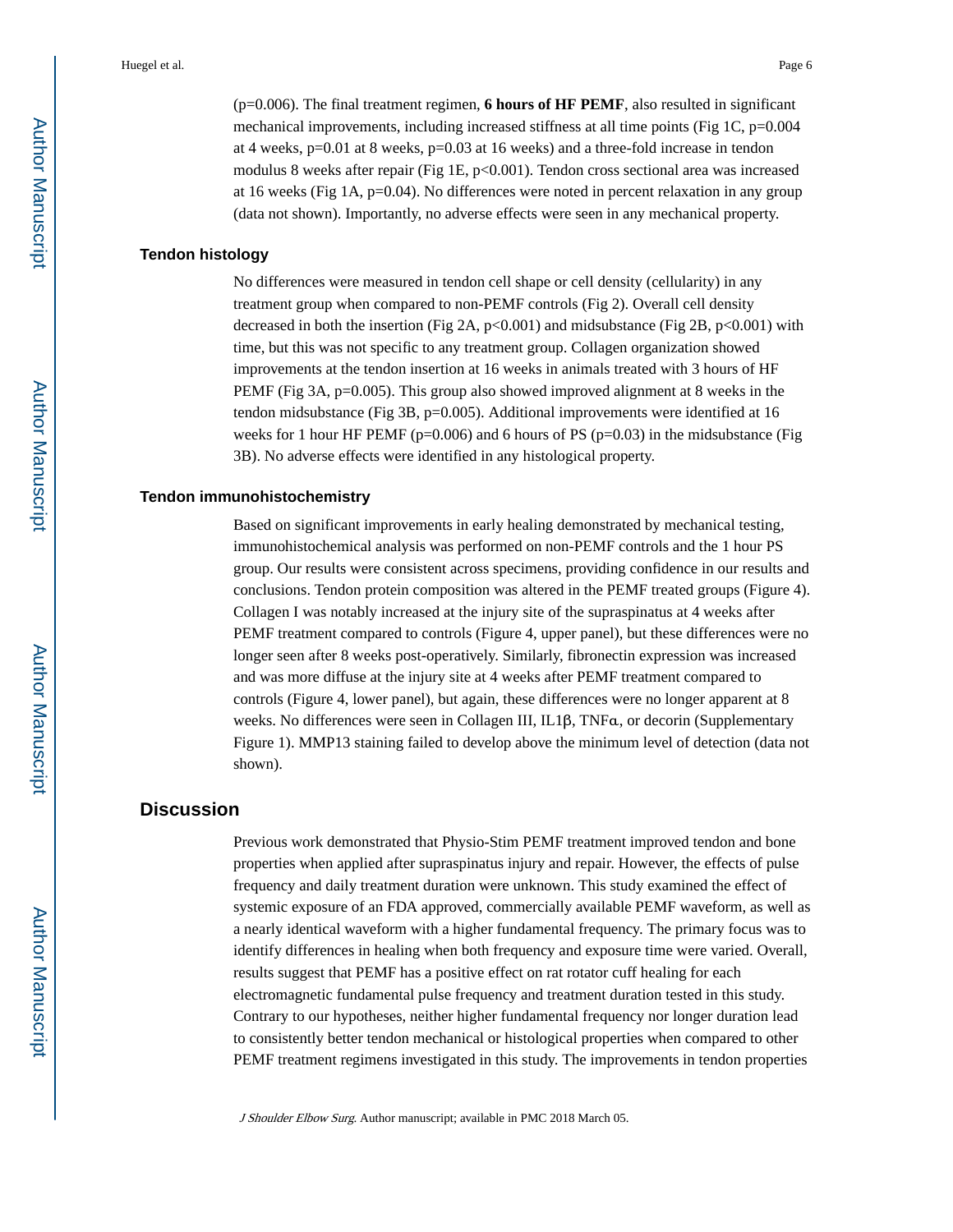seen for both treatments (PS, HF) and all exposure durations (1, 3, and 6 hours) supports the potential for PEMF as a clinical adjunctive treatment to rotator cuff repair. Specifically, the earlier improvements in tendon modulus by the PS 1hr PEMF treatment makes it ideal as it utilizes an FDA approved signal and minimizes patient treatment time, which may increase the likelihood of patient compliance. Perhaps most importantly, this study also confirmed that there were no detrimental effects of PEMF across tested parameters. In addition, our previous study, which also quantified rat ambulation and passive joint range of motion, found no differences with PEMF treatment, suggesting that animal limb function was not impaired.<sup>24</sup>

Tendon mechanical properties, including tendon stiffness and modulus, were significantly improved with all six treatment modalities compared with control at some point in the healing process (either at 4, 8 or 16 weeks). Of note, one hour of Physio-Stim led to twofold increases in stiffness and modulus four weeks post-operatively, indicating improvements in early healing processes. Tissue stiffness continued to be significantly greater with this treatment type and exposure time compared to controls throughout the study duration. Repair failure often occurs early post-operatively, and can be due to inadequate strength of the initial repair construct.<sup>12</sup> Improved tissue properties at early time points could increase suture retention strength, in turn allowing superior tendon-to-bone healing and preventing retear. Although the tendon enthesis is a critical component of tendon function, our goal was to assess the tendon-bone construct as a whole during mechanical testing, as the samples are tested with the enthesis intact. Indeed, the majority of our samples failed at the insertion site 4 weeks after surgery, supporting the idea that tendon-to-bone healing is pertinent to prevent early retear. However, at 16 weeks, many samples failed at the midsubstance or at the tendon grip, suggesting that it is important to assess the full tendon to understand healing properties over time of this whole complex, including the enthesis.

Additionally, collagen fiber organization was improved for several treatments, suggesting a greater degree of organization in PEMF-treated tissues. Collagen alignment in the direction of mechanical load imparts a significant anisotropic characteristic to tendons, increasing their ability to transfer load from muscle to bone.<sup>13</sup> This suggests that improvements in collagen alignment with PEMF may be due to a more intact enthesis to allow such loading. Scar tissue after injury is typically disorganized and fibrotic; therefore, improved matrix remodeling and collagen fiber organization may partially explain the improved mechanical strength seen in treated groups. These findings suggest PEMF treatment increases cell metabolism, matrix production, and collagen remodeling.

In order to further elucidate these improvements, we chose to evaluate protein expression for the control group and the group receiving one hour of Physio-Stim, as this group showed significant improvements in tendon mechanical properties across all time points, including important increases in both modulus and stiffness as early as 4 weeks. Additionally, a one hour treatment time per day would be ideal for our patient population. Based on qualitative assessment of these analyses, PEMF treatment (1hr PS) resulted in increased collagen I at the site of injury (insertion) four weeks after injury and repair. Collagen I is the primary component of tendon matrix, and the increase in protein expression during early healing supports our mechanical findings of improved stiffness and modulus.<sup>20</sup> Additionally, at this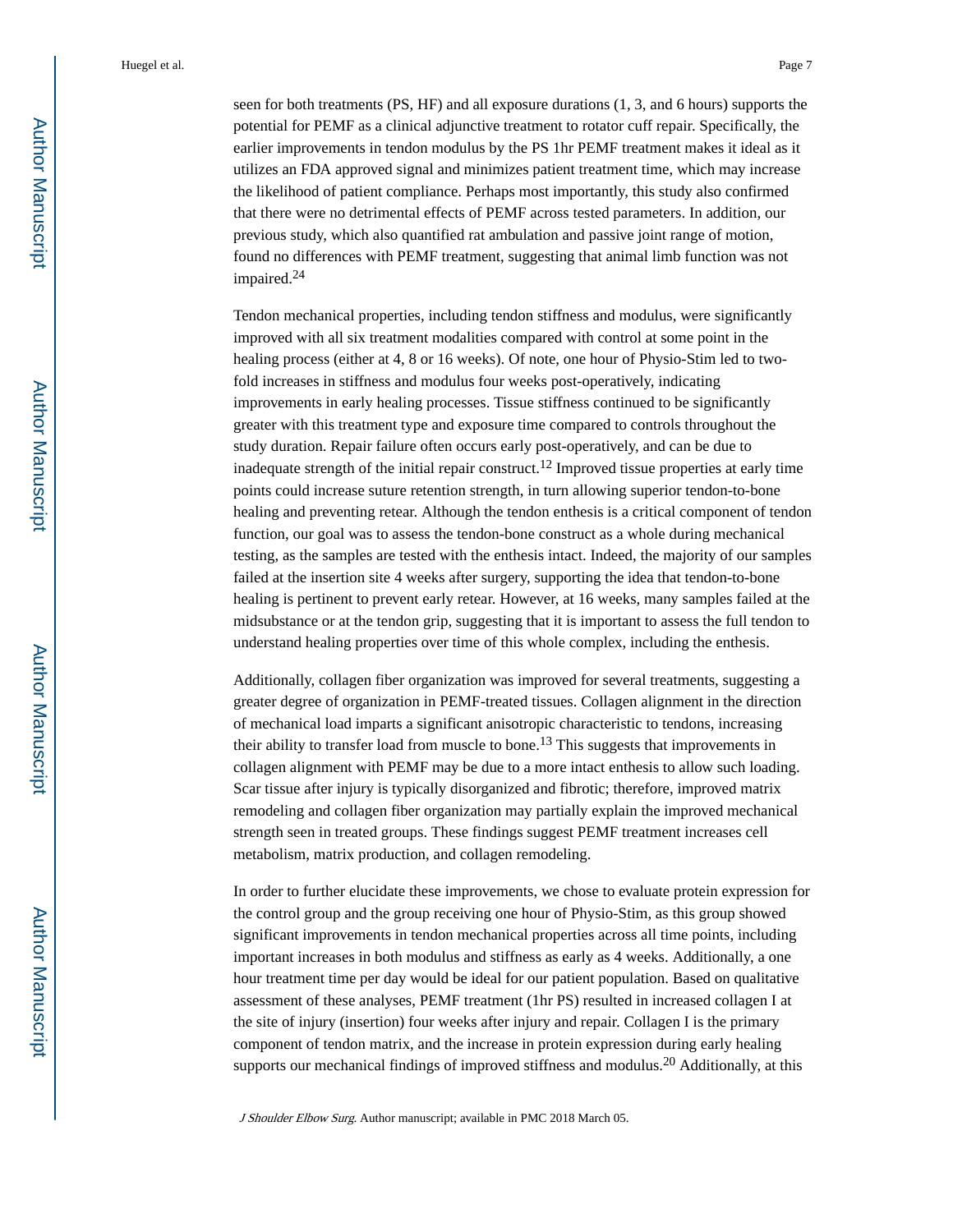time point, no differences were seen in collagen III. The ratio of collagen I to collagen III deposition is important in tendon healing, and a higher proportion of collagen I is typically seen during later healing stages.<sup>15</sup> This suggests that healing mechanisms may be occurring more quickly with PEMF treatment. Another indicator of healing and tissue remodeling, fibronectin, was also increased at four weeks with PEMF treatment. This hydrophilic glycoprotein is produced during healing to form fibrous scar tissue. Fibronectin supports cell proliferation and migration at the injury site, in turn promoting additional metabolic activities and matrix production.<sup>14</sup> Additionally, fibronectin plays an important role in the assembly of other matrix proteins, including collagen  $I<sup>11</sup>$  Therefore, increased fibronectin in PEMF treated animals could affect newly deposited collagen organization during healing.

This study is not without limitations. An acute model of supraspinatus injury with immediate repair does not recapitulate the typical chronic conditions seen clinically. Additionally, FDA approved PEMF treatments are applied locally with anatomically specific devices. In this study, PEMF was delivered systemically; future studies could assess the effects of localized PEMF exposure. Protein expression studies were qualitative in nature, limiting their interpretation.

Although we were unable to identify an optimal PEMF frequency or duration, improvements in healing properties across treatment regimens for tendon-to-bone healing suggests potential for this therapy in other tendon applications. Evaluating the effects of PEMF on soft tissue tendon healing in commonly injured tendons such as the Achilles may cause similar improvements as an augment to surgical repair. Additionally, this treatment could be applied for tendinopathy or partial tears, potentially avoiding costly surgical procedures and improving recovery time. The non-invasive nature of PEMF, along with a history of being safe and well-tolerated in a wide patient population, makes it attractive as an adjunctive treatment to current tendon repair practices, both surgical and non-surgical.

## **Conclusions**

Based on the results of this study, we speculate that PEMF treatment may increase tendon cell metabolism, which in turn increases both collagen production and matrix remodeling. These proposed changes are supported by our findings of improved mechanical properties and increased collagen alignment. Our previous work indicates that PEMF treatment does not alter joint function<sup>24</sup>; in conjunction with these current findings, these animal studies promote the evaluation of PEMF to improve rotator cuff healing in the clinic.

## **Supplementary Material**

Refer to Web version on PubMed Central for supplementary material.

## **References**

1. Beason DP, Connizzo BK, Dourte LM, Mauck RL, Soslowsky LJ, Steinberg DR, et al. Fiber-aligned polymer scaffolds for rotator cuff repair in a rat model. J Shoulder Elbow Surg. 2012; 21:245–50. DOI: 10.1016/j.jse.2011.10.021 [PubMed: 22244068]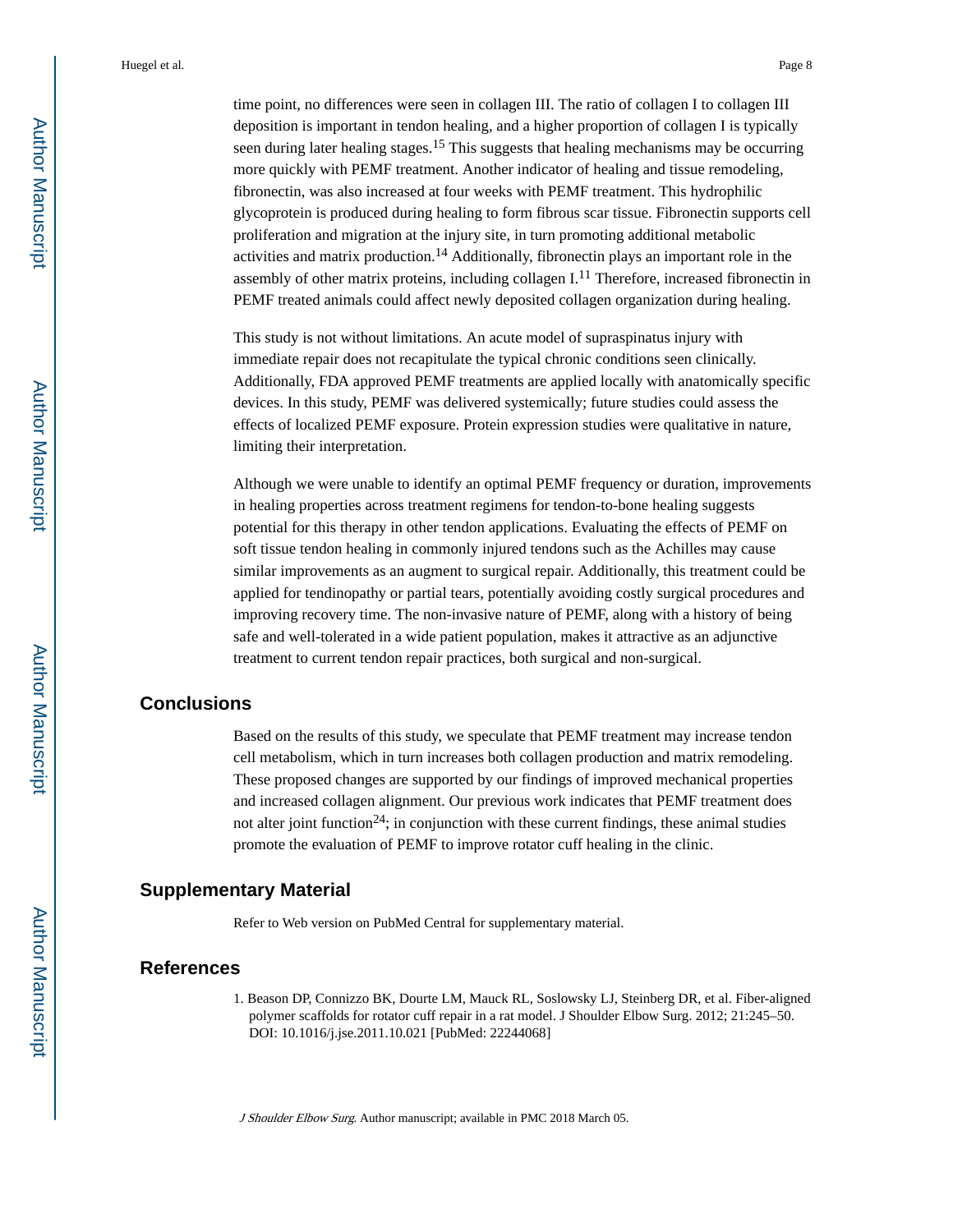- 2. Chang K, Chang WH. Pulsed electromagnetic fields prevent osteoporosis in an ovariectomized female rat model: a prostaglandin E2-associated process. Bioelectromagnetics. 2003; 24:189–98. DOI: 10.1002/bem.10078 [PubMed: 12669302]
- 3. Chang K, Chang WH, Wu ML, Shih C. Effects of different intensities of extremely low frequency pulsed electromagnetic fields on formation of osteoclast-like cells. Bioelectromagnetics. 2003; 24:431–9. DOI: 10.1002/bem.10118 [PubMed: 12929162]
- 4. de Girolamo L, Vigano M, Galliera E, Stanco D, Setti S, Marazzi MG, et al. In vitro functional response of human tendon cells to different dosages of low-frequency pulsed electromagnetic field. Knee Surg Sports Traumatol Arthrosc. 2015; 23:3443–53. DOI: 10.1007/s00167-014-3143-x [PubMed: 24957914]
- 5. Favata, M. PhD Thesis. University of Pennsylvania; 2006. Scarless healing in the fetus: implications and strategies for postnatal tendon repair
- 6. Galatz LM, Ball CM, Teefey SA, Middleton WD, Yamaguchi K. The outcome and repair integrity of completely arthroscopically repaired large and massive rotator cuff tears. J Bone Joint Surg Am et al J Bone Joint Surg Am. 2004; 86-A:219–24. [PubMed: 14960664]
- 7. Garland DE, Moses B, Salyer W. Long-term follow-up of fracture nonunions treated with PEMFs. Contemp Orthop. 1991; 22:295–302. [PubMed: 10147555]
- 8. Gimbel JA, Van Kleunen JP, Mehta S, Perry SM, Williams GR, Soslowsky LJ. Supraspinatus tendon organizational and mechanical properties in a chronic rotator cuff tear animal model. J Biomech. 2004; 37:739–749. DOI: 10.1016/j.jbiomech.2003.09.019 [PubMed: 15047003]
- 9. Iannitti T, Fistetto G, Esposito A, Rottigni V, Palmieri B. Pulsed electromagnetic field therapy for management of osteoarthritis-related pain, stiffness and physical function: clinical experience in the elderly. Clin Interv Aging. 2013; 8:1289–1293. DOI: 10.2147/CIA.S35926 [PubMed: 24106421]
- 10. Jing D, Shen G, Huang J, Xie K, Cai J, Xu Q, Wu X, Luo E. Circadian rhythm affects the preventive role of pulsed electromagnetic fields on ovariectomy-induced osteoporosis in rats. Bone. 2010; 46:487–95. DOI: 10.1016/j.bone.2009.09.021 [PubMed: 19782781]
- 11. Kadler KE, Hill A, Canty-Laird EG. Collagen fibrillogenesis: fibronectin, integrins, and minor collagens as organizers and nucleators. Curr Opin Cell Biol. 2008; 20:495–501. DOI: 10.1016/ j.ceb.2008.06.008 [PubMed: 18640274]
- 12. Ladermann A, Denard PJ, Burkhart SS. Management of failed rotator cuff repair: a systematic review. J ISAKOS. 2016; 1:32–37. DOI: 10.1136/jisakos-2015-000027 [PubMed: 27134759]
- 13. Lake SP, Miller KS, Elliott DM, Soslowsky LJ. Effect of fiber distribution and realignment of the nonlinear and inhomegeneous mechanical properties of human supraspinatus tendon under longitudinal tensile loading. J Orthop Res. 2009; 27:1596–602. DOI: 10.1002/jor.20938 [PubMed: 19544524]
- 14. Lenselink EA. Role of fibronectin in normal wound healing. Int Wound J. 2015; 12:313–316. DOI: 10.1111/iwj.12109 [PubMed: 23742140]
- 15. Liu SH, Yang RS, al-Shaikh R, Lane JM. Collagen in tendon, ligament, and bone healing. A current review. Clin Orthop Relat Res. 1995; 318:265–78.
- 16. Lovric V, Ledger M, Goldberg J, Harper W, Bertollo N, Pelletier MH, et al. The effects of lowintensity pulsed ultrasound on tendon-bone healing in a transosseous-equivalent sheep rotator cuff model. Knee Surg Traumatol Arthrosc. 2013; 21:466–75. DOI: 10.1007/s00167-012-1972-z
- 17. Luo F, Hou T, Zhang Z, Xie Z, Wu X, Xu J. Effects of pulsed electromagnetic field frequencies on the osteogenic differentiation of human mesenchymal stem cells. Orthopedics. 2012; 35:e526–31. DOI: 10.3928/01477447-20120327-11 [PubMed: 22495854]
- 18. Miller SL, Bradshaw R, Coughlin DG, Waldorff EI, Ryaby JT, Lotz JC. Pulsed electromagnetic field (PEMF) reduces expression of genes associated with disc degeneration in human intervertebral disc cells. Spine J. 20116; 16:770–776. DOI: 10.1016/j.spinee.2016.01.003
- 19. Osti L, Biono AD, Maffulli N. Pulsed electromagnetic fields after rotator cuff repair: a randomized, controlled study. Orthopedics. 2015; 38:e223–8. DOI: 10.3928/01477447-20150305-61 [PubMed: 25760511]
- 20. Provenzano PP, Vanderby R Jr. Collagen fibril morphology and organization: implications for force transmission in ligament and tendon. Matrix Biol. 2006; 25:71–84. DOI: 10.1016/j.matbio. 2005.09.005 [PubMed: 16271455]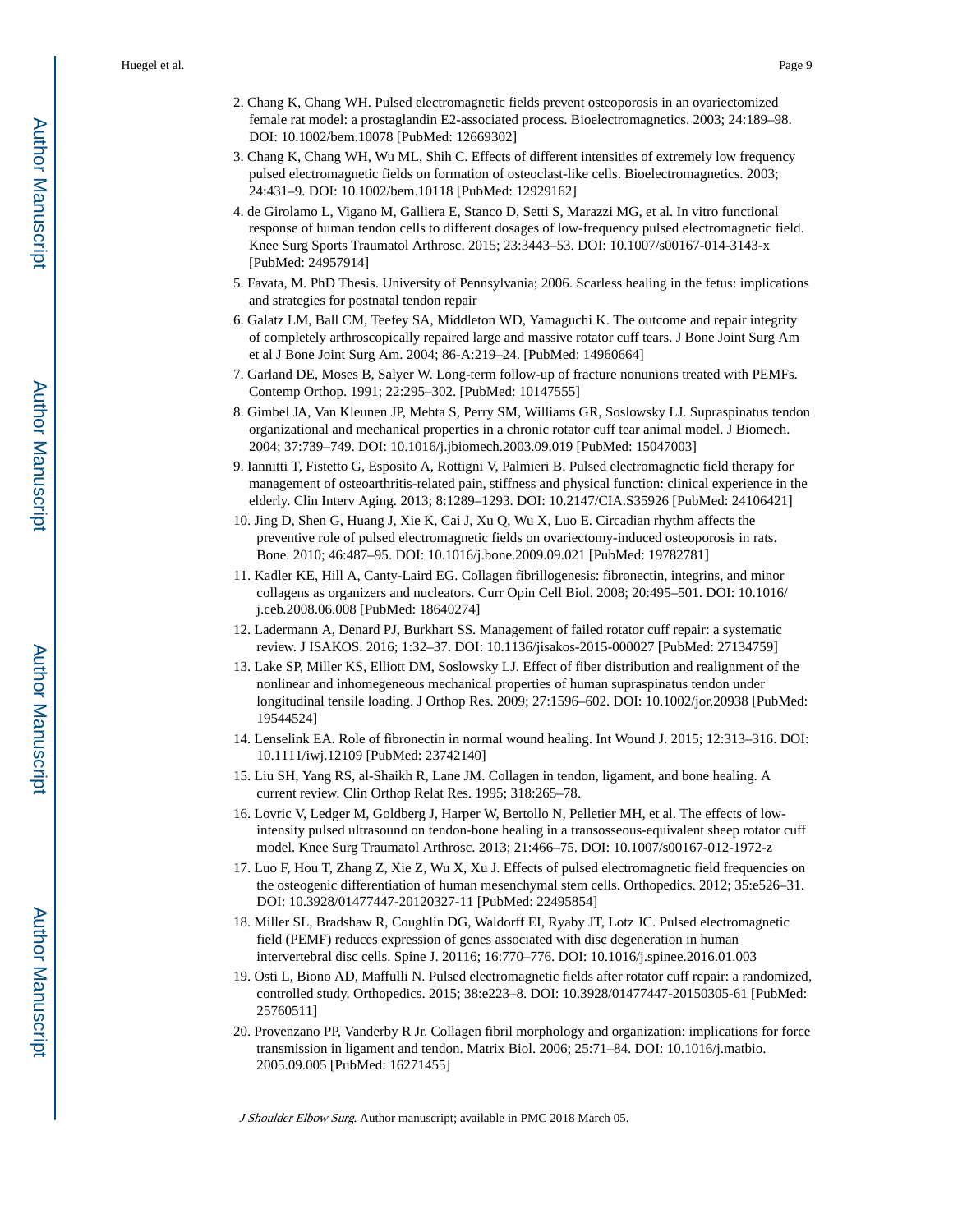- 21. Springer J, Badgett RG. ACP Journal Club: Optimized extracorporeal shock-wave therapy improved pain and functioning in chronic plantar fasciitis. Ann Intern Med. 2015; 163:JC8.doi: 10.7326/ACPJC-2015-163-10-008
- 22. Strauch B, Patel MK, Rosen DJ, Mahadevia S, Brindzei N, Pilla AA. Pulsed magnetic field therapy increases tensile strength in a rat Achilles' tendon repair model. J Hand Surg. 2006; 31A:1131– 1135. DOI: 10.1016/j.jhsa.2006.03.024
- 23. Thomopoulos S, Williams GR, Gimbel JA, Favata M, Soslowsky LJ. Variation of biomechanical, structural, and compositional properties along the tendon to bone insertion site. J Orthop Res. 2003; 21:413–419. DOI: 10.1016/S0736-0266(03)00057-3 [PubMed: 12706013]
- 24. Tucker JJ, Cirone JM, Morris TR, Nuss CA, Huegel J, Waldorff EI, et al. Pulsed electromagnetic field therapy improves tendon-to-bone healing in a rat rotator cuff repair model. J Orthop Res. 2016; epub ahead of print. doi: 10.1002/jor.23333
- 25. United States Food & Drug Administration. Premarket Approval (PMA) P850007 [Internet]. Silver Spring (MD): United States Department of Health & Human Services; 1986. [cited 12 April 2017]. Available from: <https://www.accessdata.fda.gov/scripts/cdrh/cfdocs/cfpma/pma.cfm?id=P850007>
- 26. Uzunca K, Birtane M, Tastekin N. Effectiveness of pulsed electromagnetic field therapy in lateral epicondylitis. Clin Rheumatol. 2007; 26:69–74. DOI: 10.1007/s10067-006-0247-9 [PubMed: 16633709]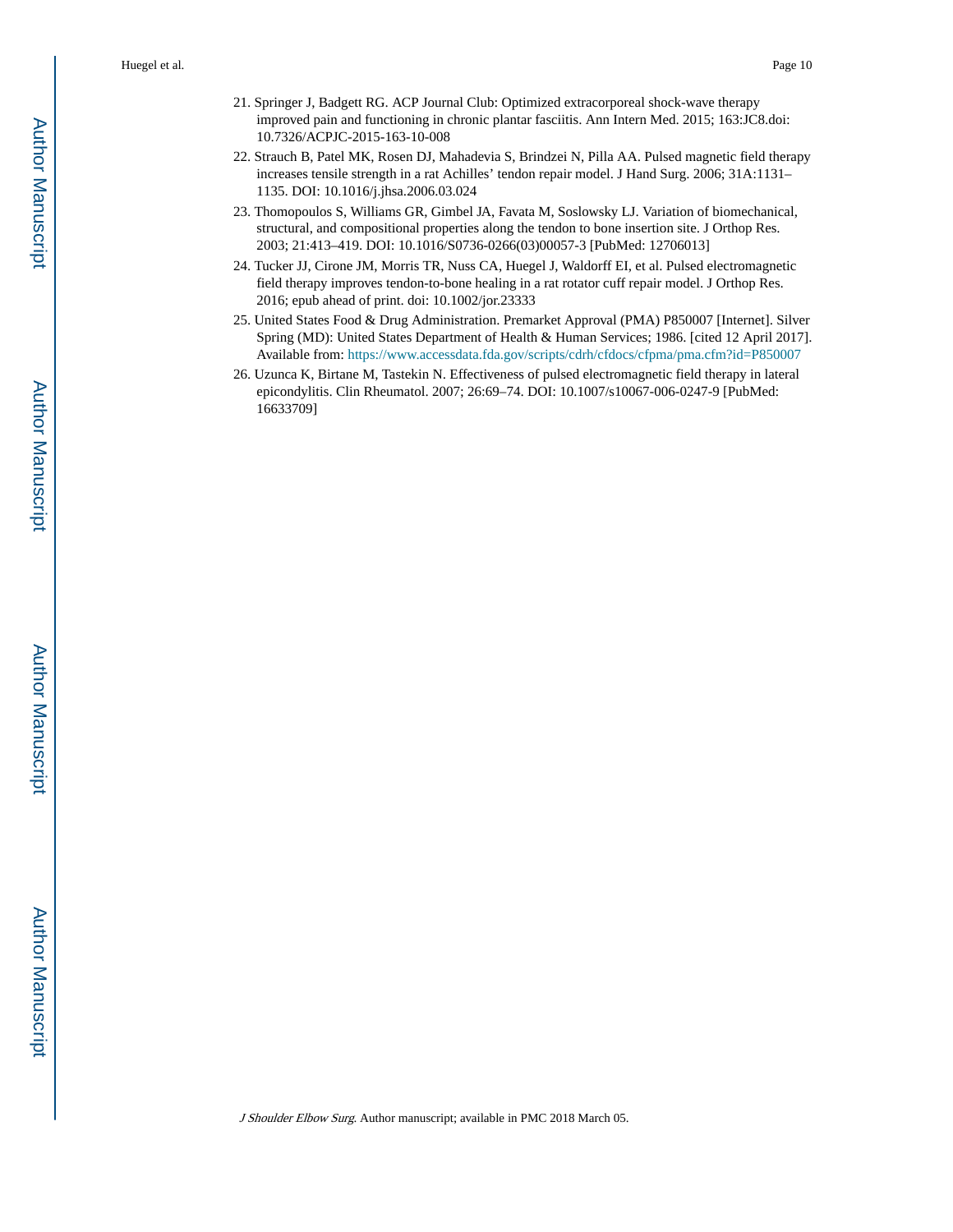Huegel et al. Page 11



#### **Figure 1.**

Tendon mechanical properties. A: Cross-sectional area was significantly reduced at 4 weeks after treatment with either 3 or 6 hours of Physio-Stim. However, at 16 weeks, this was reversed for the Physio-Stim (6 hr) group. HF PEMF (6 hr) trended toward increased area at this time point as well. B: Max stress was significantly greater in the Physio-Stim (3 hr) group at 4 weeks when compared to the non-PEMF group. C: Tendon stiffness was increased in all treatment groups for at least one evaluated time point. D: Maximum failure load was significantly greater in the Physio-Stim (3 hr) group at 4 weeks when compared to the non-PEMF group. E: Tendon modulus was improved for each Physio-Stim treatment duration at 4 weeks. At 8 weeks, it was increased for HF PEMF (1hr) and (6 hr) as well as for Physio-Stim (3 hr) and (6 hr). Data represented as mean+SD.  $*$  denotes p $< 0.05$ . # denotes p<0.0083 which corrects for multiple comparisons.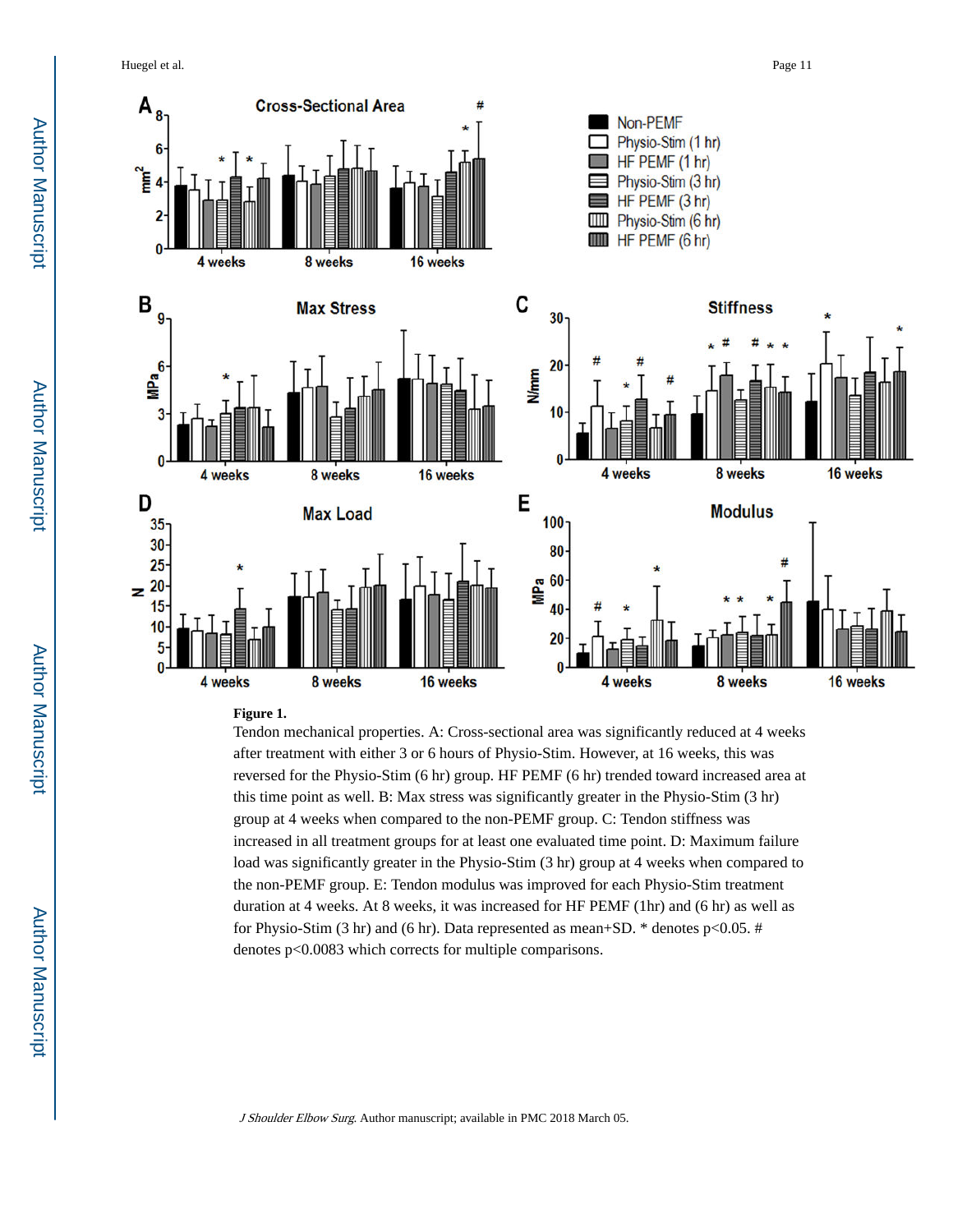Huegel et al. Page 12



#### **Figure 2.**



Author Manuscript

Author Manuscript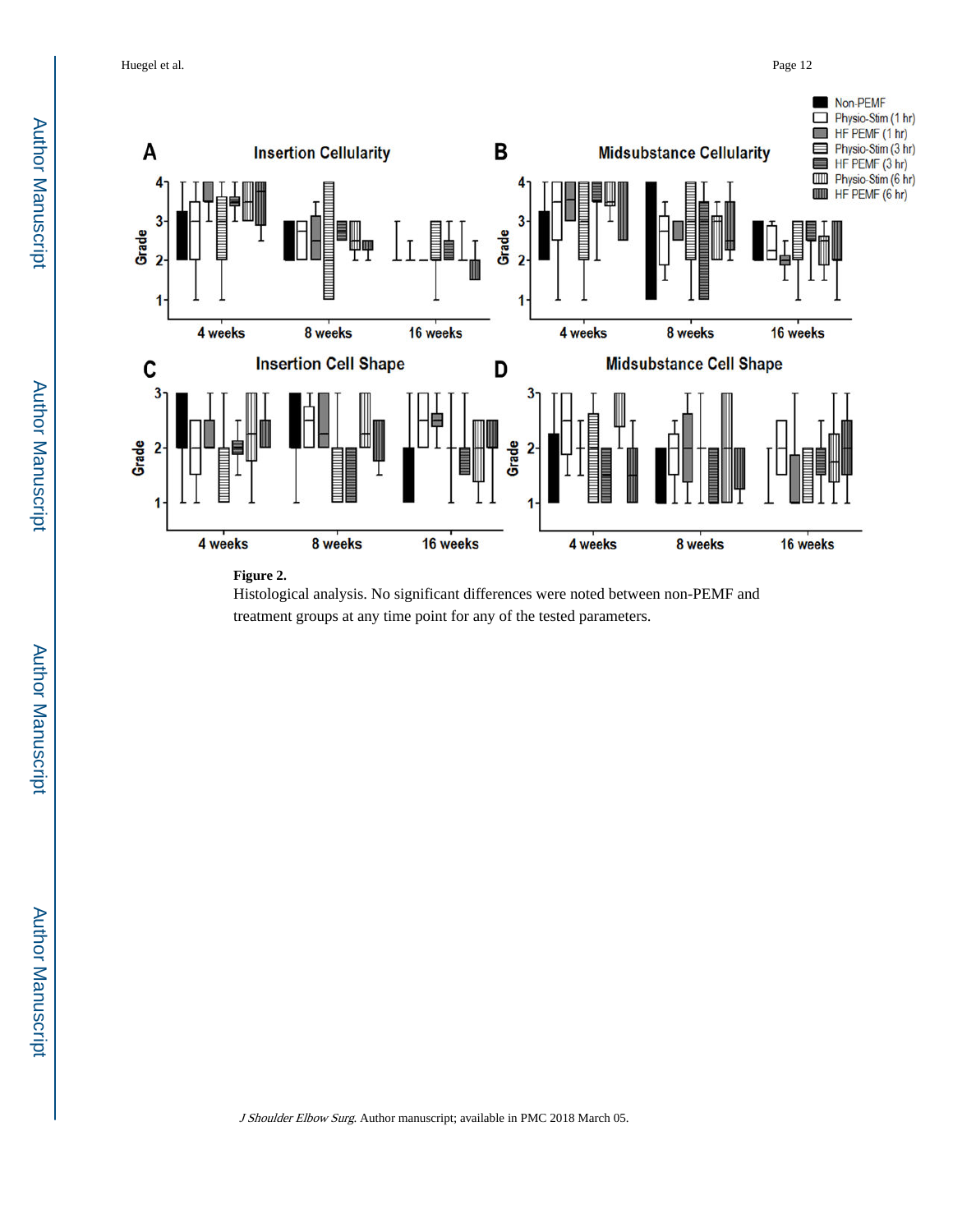Huegel et al. Page 13



#### **Figure 3.**

Collagen fiber alignment. A: By 16 weeks, collagen alignment was increased at the site of injury (insertion), as depicted by a decreased circular standard deviation, for tendons treated with HF PEMF (3 hr). B: HF PEMF (3 hr) also demonstrated improved collagen alignment in the tendon midsubstance at 8 weeks. HF PEMF (1 hr) and Physio-Stim (6 hr) also improved collagen alignment in this region at 16 weeks. No adverse effects were seen. Data represented as mean+SD. \* denotes p<0.05. # denotes p<0.0083 which corrects for multiple comparisons.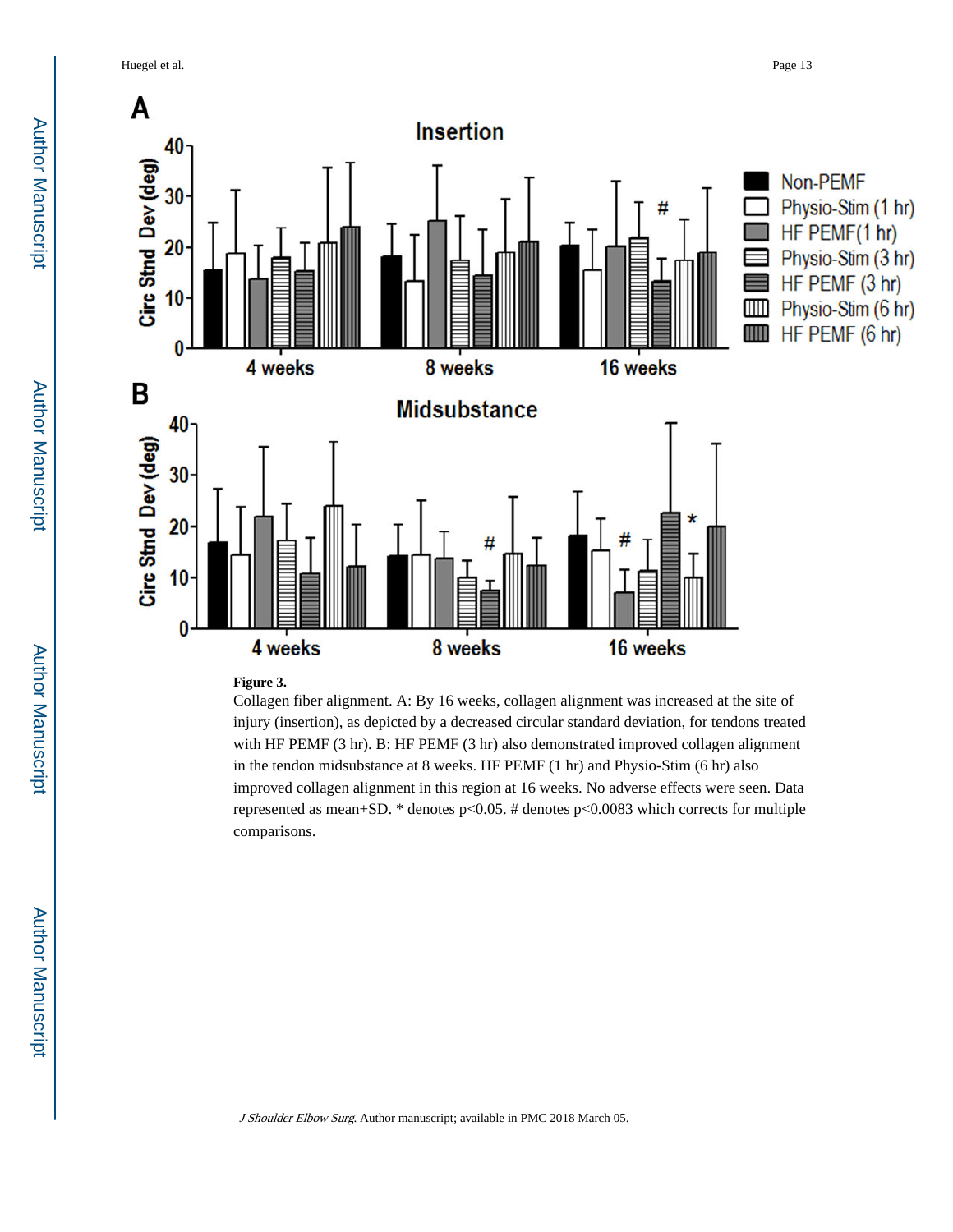

#### **Figure 4.**

Immunohistochemical analysis. Representative images for Collagen I staining show increased, diffuse staining for ColI protein for Physio-Stim (1hr) after 4 weeks of treatment (top panel). Protein expression was similar to non-PEMF group by 8 weeks. Representative images for fibronectin staining also show increased, diffuse staining for this ECM protein after 4 weeks of treatment (bottom panel), but expression levels were similar across groups by 8 weeks. Scale bar: 250 μm.